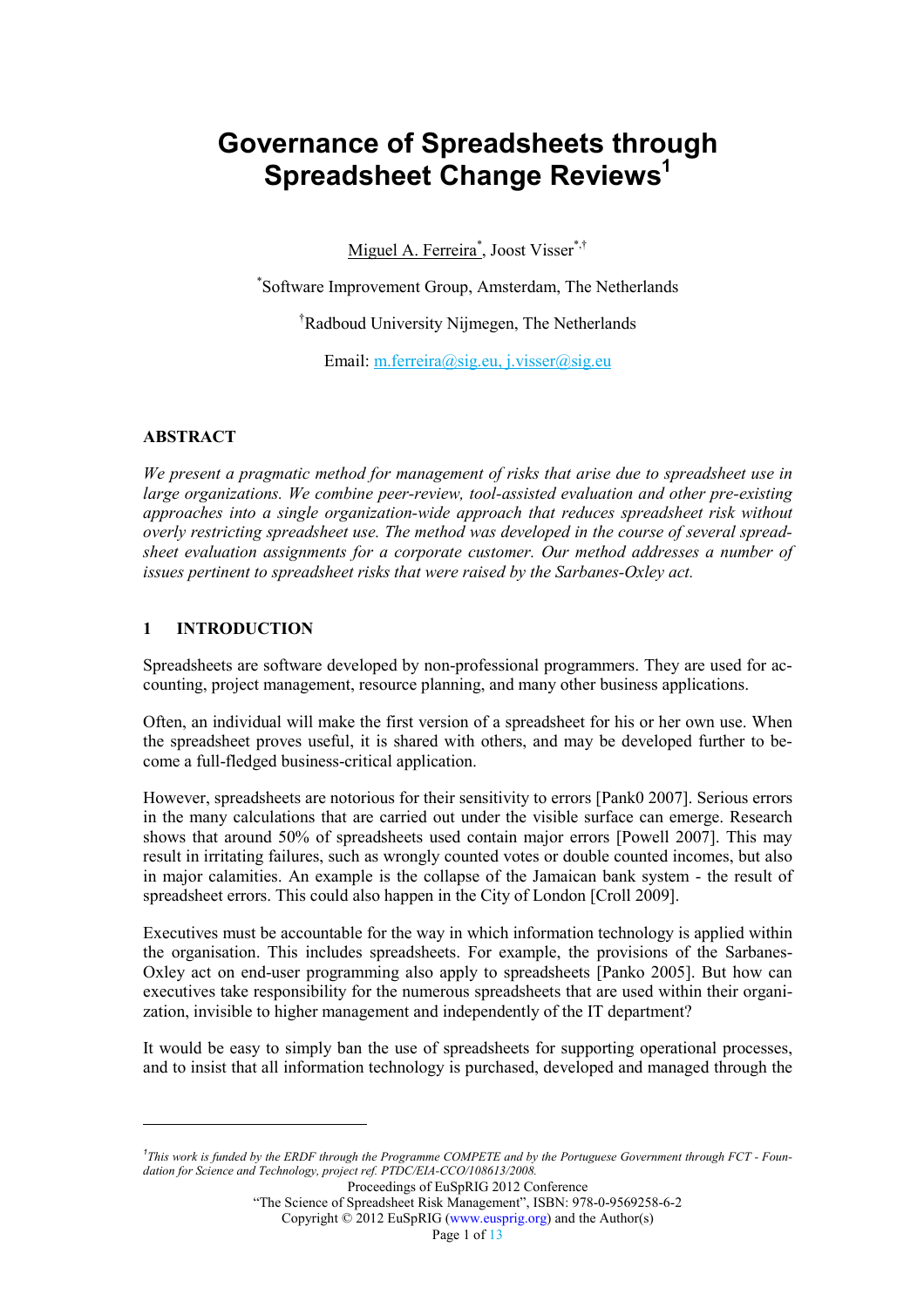IT department. This approach would ensure risk-controlling measures, such as architecture reviews, code inspections, tests and the handling of incidents cannot be evaded. However, such draconian measures would be largely unenforceable. Spreadsheets owe their popularity to their low skill entry level and ease of adjustment. Domain experts can quickly automate all kinds of actions without the intervention of third parties. A ban on spreadsheets would almost certainly make an organization far less effective and flexible.

Restricting the risks of spreadsheets without losing their strength through a ban or stifling control measures is challenging. In this paper, we address this challenge by formulating a pragmatic method for spreadsheet risk management that relies on peer-review for the bulk of spreadsheets and reserves in-depth tool-assisted analysis for a selection of critical spreadsheets. To formulate the method, we used our experience with tool-assisted evaluation assignments of corporate spreadsheets.

In Section2,we introduce a new method called Spreadsheet Change Reviews. We present its main phases and workflow and how it addresses the requirements we define for organizationwide spreadsheet governance. Sections 3 and 4 explain in detail the two key elements of the method, respectively, peer-reviewing and tool-assisted evaluation. Section 5 discusses how Spreadsheet Change Reviews address or enable some of the risk control issues raised by SOX. Finally, Sections 6,7 and 8 present related work, limitations and conclusions, respectively.

#### 2 SPREADSHEET CHANGE REVIEWS

In the past years, we carried out several assignments where we evaluated the quality and risks of spreadsheets used in a corporate environment. In each case, we combined tool-based analysis of the spreadsheets themselves with interview-based analysis of the work processes in which the spreadsheets were involved. The results of the evaluations were reported to the spreadsheet users, their direct managers, and the heads of the IT and financial departments.



Figure 1: Workflow of Spreadsheet Change Reviews

Based on our experiences in these assignments and the feedback from our customers, we have formulated an approach to spreadsheet governance named Spreadsheet Change Reviews (SCR). The workflow of the SCR is depicted in Figure 1.

The core of this approach is to have a lightweight auditing process for every *structural change* [Hunt, 2009] made to a spreadsheet. The process consists of a peer-review where a spread-

> Proceedings of EuSpRIG 2012 Conference "The Science of Spreadsheet Risk Management", ISBN: 978-0-9569258-6-2 Copyright © 2012 EuSpRIG (www.eusprig.org) and the Author(s) Page 2 of 13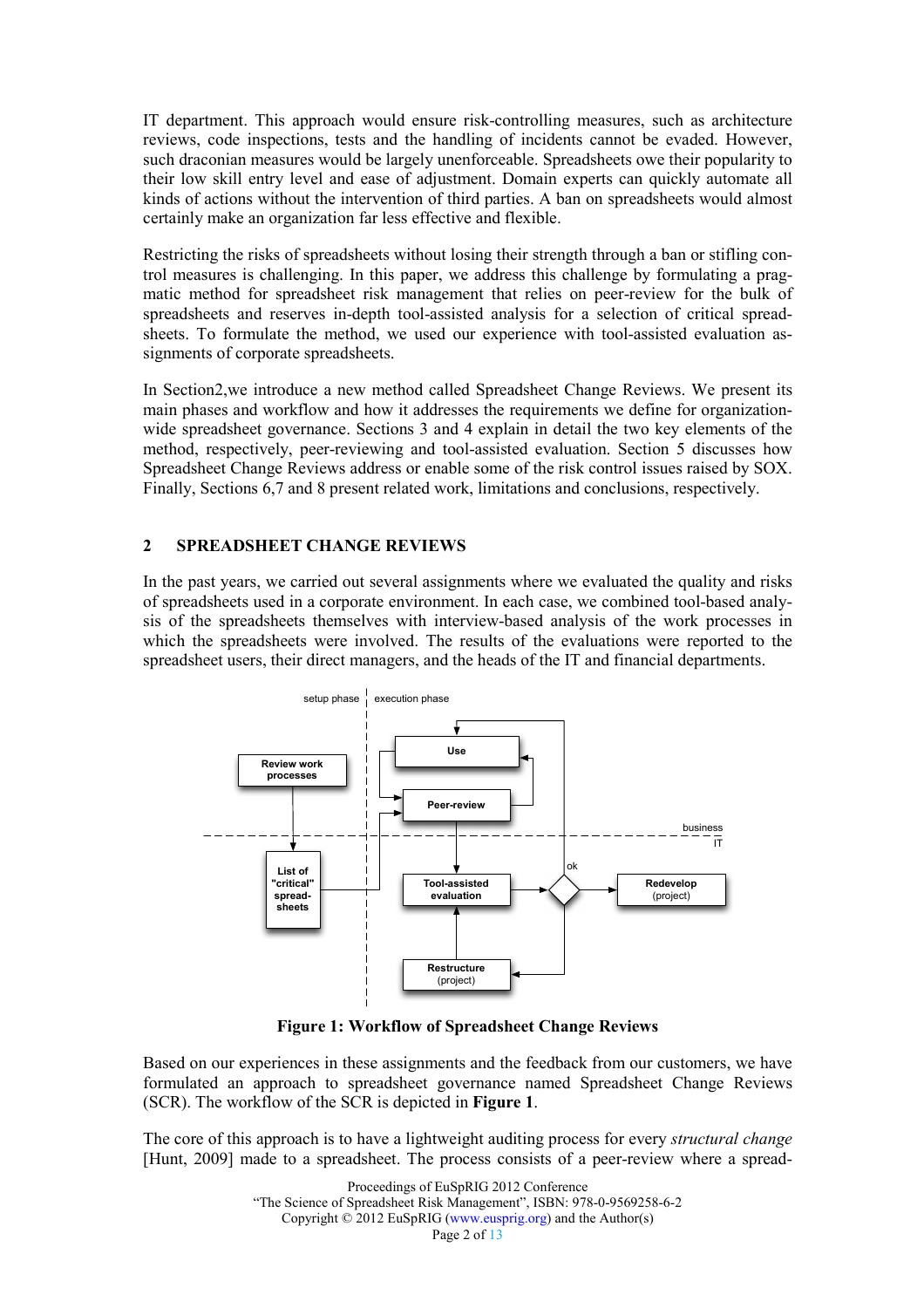sheet user asks a designated colleague to review and make a formal statement regarding the changes made to a spreadsheet. If the reviewer finds the change to be correct and to not introduce additional risks, then he formally states that, and the user proceeds with use of the changed spreadsheet. This is depicted in the upper-right quadrant of Figure 1.

If, on the contrary, the reviewer does not feel confident about the correctness of the change or the impact it might have, then he will decline to share the responsibility for it. In this case, the user or his manager has the opportunity to ask for a tool-assisted evaluation of the spreadsheet, carried out or contracted by the IT department or quality department. This evaluation leads to recommendations for restructuring, redeveloping, or continuing use of the changed spreadsheets. Any recommendations are discussed with the author of the change, the reviewer, their manager and the executive that decides about the budgetary or strategic implications of these recommendations. This part of the workflow is depicted in the lower-right corner of Figure 1.

Rather then entering into these parts of the workflow (the execution phase) directly, an organisation should pass through a setup phase. In this phase, work processes are analysed in order to understand how spreadsheets are developed and used in the organisation. An inventory is made of spreadsheets that are in use and these are classified according to their criticality to the business of the organization. The workflow analysis is done in a distributed fashion by representatives of the business (upper-left quadrant in **Figure 1)**, while the IT department takes responsibility for merging and managing the results (lower-left quadrant). Additionally, training is needed to prepare users and reviewers for the controls and tools used in the execution phase.

Let us now discuss each of the two phases in more detail.

#### 2.1 Setup phase

The setup phase starts with a review of the relevant work processes that the organization has in place. The goal is to understand how spreadsheets are created, modified and used in the context of specific business processes. Information regarding policies, guidelines and best practices used within the organization should also be collected. The purpose behind understanding the way of working of the organization is to be as less intrusive as possible and to take the organization's context into account when defining the controls used in the execution phase. For example, if the organization is already using a version control system that suits their purpose then there is no point in changing that. The same holds true for access control schemes, spreadsheet formatting standards, VBA coding standards, etc.

Because spreadsheets can be used incidentally as throwaway back of the envelope calculations or as key elements in important business processes, it is important to create an inventory of all spreadsheets that are used to support business processes. A spreadsheet classification scheme should also be part of such inventory. The inventory is one of the basic controls that need to be in place according to the SOX recommendations (See Section 5 for details). Previous literature has proposed methods for spreadsheet discovery, triage and classification, as well as for inventory management and maintenance [Chambers, 2008] [Perry, 2008]. Such methods could in principle be re-used in different settings, but it is important to involve the people from the target organization in order to understand what fits them best and to obtain their commitment.

The setup phase terminates with the decision of how the spreadsheet reviews will be performed, what are the mechanisms to request the external evaluation (when necessary), and a training session to prepare the involved stakeholders for the execution phase. This training session should include an overview of most common spreadsheet errors and associated risks, as this has been shown to help decrease error rates [Purser, 2006]. It is worth to mention that there is no one-size-fits-all approach to spreadsheet development and governance [Colver, 2004] [Lemon, 2010]. Therefore, the desired level of structure, formatting and other restrictions should be discussed and agreed upon by all involved stakeholders. Top management,

Proceedings of EuSpRIG 2012 Conference

"The Science of Spreadsheet Risk Management", ISBN: 978-0-9569258-6-2

Copyright © 2012 EuSpRIG (www.eusprig.org) and the Author(s)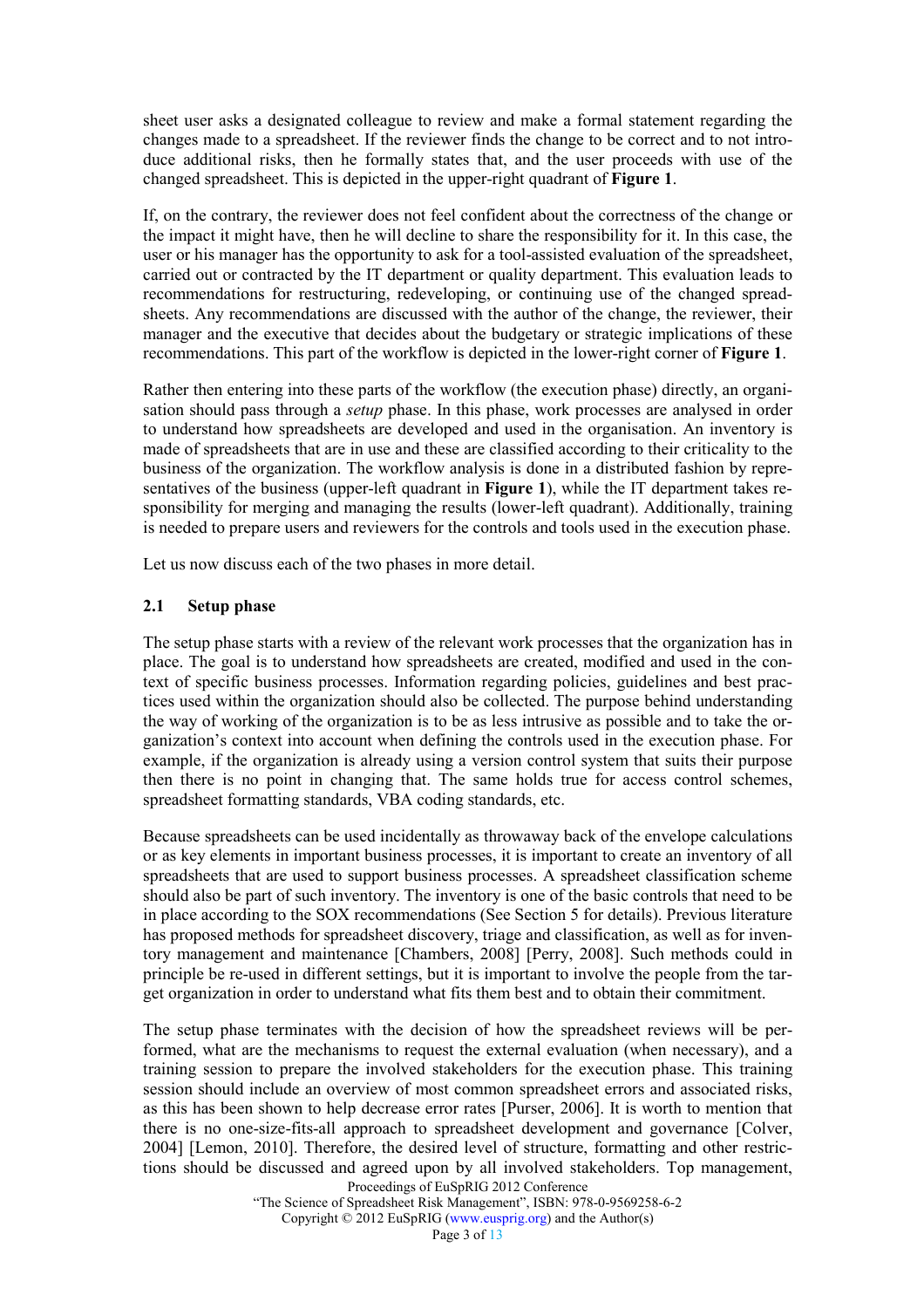preferably reinforced by their presence in the kick-off and/or training sessions, should communicate the outcomes of the setup phase.

### 2.2 Execution phase

The execution phase is a continuous cycle of use, change and review of spreadsheets (which is considered a good business practice [Hunt, 2009]). In the initial iteration all critical spreadsheets identified in the inventory created in the previous phase should be subject to an in-depth review. The same in-depth review should be conducted whenever a new spreadsheet is added to the inventory (this particular detail is not depicted in Figure 1). After the in-depth review, and assuming the reviewer was satisfied with the quality of the spreadsheet, it iscleared for use in the respective business processes.

While in use, every time a structural change is made to a spreadsheet a change review is required. The author of the change requests that one of his peers review the change. For the review, the reviewer uses both a description of the change and a spreadsheet difference detection tool (e.g. an implementation of the methodology proposed in [Hunt, 2009]) to narrow the areas of the spreadsheet that need to be checked. Once the spreadsheet has been reviewed, the reviewer needs to decide whether the change is acceptable or it degraded the quality of the spreadsheet, which can ultimately increase its riskiness. If, on the one hand, the reviewer considers the change to be acceptable, then the reviewer produces a formal approval statement assuming a share of the responsibility for the quality and impact of the change. In this case the spreadsheet is cleared for further use in the respective business processes. If the reviewer does not feel confident in approving the change he requests a tool-assisted spreadsheet evaluation. The change reviews are discussed in greater detail and with examples in Section 3.

There are three possible outcomes from the tool-assisted evaluation: 1) the change is approved, 2) the change is not approved and the spreadsheet should be improved and reevaluated, or 3) the change is not approved and the issues found are so concerning that the spreadsheet should be re-developed in order to accommodate the necessary changes.

#### 2.3 Discussion

The method outline above is designed to satisfy a number of important requirements that we will discuss in turn.

#### Cater for the lack of centralized ownership of spreadsheets and lack of explicit budgeting for spreadsheet activities.

On the one hand, the executives that have the power and responsibility to enforce spreadsheet governance, most of the times, do not handle the critical spreadsheets in their daily activities. On the other hand, the end-users that do handle the critical spreadsheets daily do not have the power or the budget to enforce spreadsheet governance. This dichotomy has a tremendous impact on the implementation of any spreadsheet governance approach. The approach proposed in this paper, addresses this issue by packaging a solution that can be enforced and paid for by whom is running the risks of failure due to spreadsheet errors, while leaving the spreadsheet specific decisions (e.g. to review, to request evaluation, to approve, to disapprove, to restructure, to redevelop) to the people that are closer to the problems and handle these spreadsheets more frequently.

#### Create increased auditability and traceability for spreadsheets

This requirement stems from the regulations that have been put forward for financial reporting and end user computing. In order to increase auditability and traceability of spreadsheets it is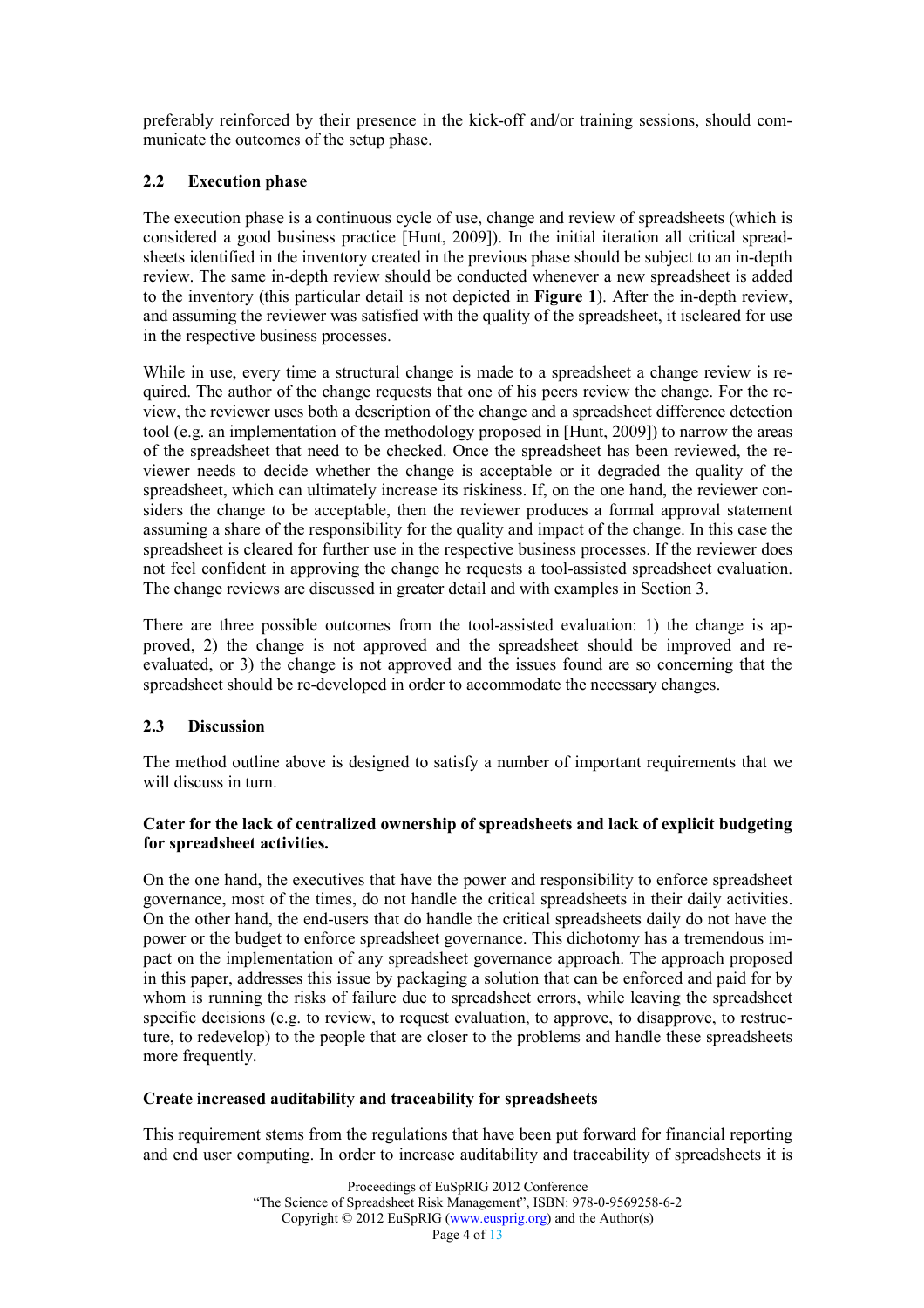necessary to record meta-information about these spreadsheets and their evolution. By installing a process for managing spreadsheet risks that requires controls over structural changes and by documenting the steps of this process, one is already working towards creating an audit trail. Another important aspect in the involvement of peers is the spreading of knowledge about the critical spreadsheets among different people within the organization. The knowledge that is shared is both the contextual knowledge about how and why the spreadsheets evolved and the knowledge that is encoded in each of the reviewed spreadsheets. This does not only apply to financial reporting. In any other domain, organizations still need to learn from mistakes in order to prevent them from reoccurring. If it is hard to find a problem and to trace its origin, then it will also be hard to understand why it was introduced. Without understanding the origin of a problem the chances of preventing it in the future are slimmer.

#### Take into consideration the context of the target organization and do not ever-restrict spreadsheet users.

This requirement is related to what is the right level of control is for the target organization. For instance, it is easy to understand that different levels of control are required for the same company depending on whether that company is publicly traded or not. Thus, finding the right amount of control is paramount to the success of the approach. If there is not enough control, the organization will be incurring in unnecessary risks.Otherwise, if the controls are too strict, there is a high likelihood that the spreadsheet users stop enforcing them altogether.

#### 3 SPREADSHEET PEER-REVIEW

Spreadsheet peer-reviews are a critical element in spreadsheet governance [Pricewaterhouse-Coopers, 2004] [Coster, 2011] [Murphy, 2006] [O'Beirne, 2010]. We identify the following benefits from involving peers in the review process:

- Dissemination of knowledge about the organization's spreadsheets by multiple people.
- Dissemination of spreadsheet development knowledge throughout the organization (since spreadsheet users are most often also spreadsheet developers [Purser, 2006]).
- Raising overall awareness of spreadsheet quality issues in the organization.
- Shared responsibility for spreadsheet quality controls and risk management.

We propose a lightweight method for peer reviewing based on checklists developed together with the people from the target organization. The checklists should cover all the controls defined by the target organization as required for their particular case.

The spreadsheets should be reviewed when they are added to the inventory and when, after being part of the inventory, they undergo a structural change. When a spreadsheet is added to the inventory, the review should be complete and in-depth. When a spreadsheet is changed the review should focus only on the changed parts and the parts directly connected to those. This means that there should be two different checklists, one for each of the enumerated purposes.

Organizations should consider both generic and specific controls. Generic controls are applicable to all spreadsheets, whereas specific controls depend on the domain and purpose of the spreadsheet. Examples of generic controls are (see also [PricewaterhouseCoopers, 2004]):

• Version management: store each version of the spreadsheet;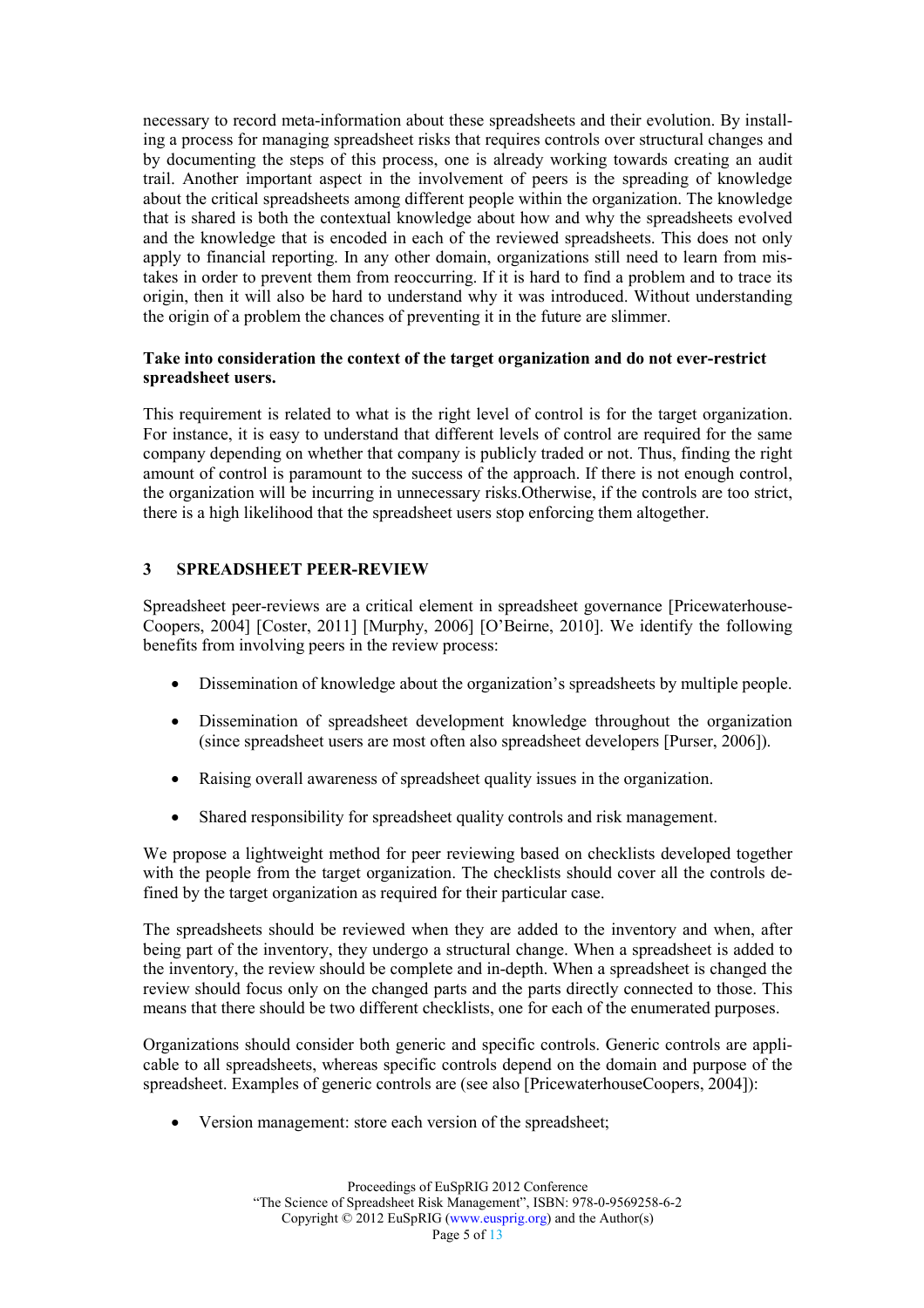- Change management: record changes made to the spreadsheet, including author, change description and date of change;
- Assess restrictions: restrict access to the spreadsheet to the people that require it and define different levels of access (e.g. viewing or editing);
- Input restrictions: restrict the users' ability to edit spreadsheet cells to avoid that logic, or constant data is overwritten;
- Backup procedures: define and implement regular backups of the spreadsheet taking in consideration the frequency of use and change;
- Archiving procedures: define and implement archiving procedures to store the versions of the spreadsheet and included data that might be required in audits;
- Separation of concerns: keep inputs, computations and outputs separate for increased maintainability;
- Expected values: define expectations for certain computed values (e.g.: percentages are between 0 and 100, totals add up, or certain values are never negative).

With respect to the specific controls it is necessary to consider a particular spreadsheet, or a particular domain of application. If, for instance, the target organization is dealing with spreadsheets for financial reporting it might decide to adopt controls such as the ones described in [Colver, 2008].

The outcome of the peer-review is either the approval or disapproval of the spreadsheet. If the reviewer decides to approve the spreadsheet he or she confirms that the author of the change took the necessary measures to mitigate risks, thus sharing the responsibility for the status of the spreadsheet. If the reviewer decides not to approve the spreadsheet, it is then subject to tool-assisted analysis by an external and independent party.

In case of approval of the spreadsheet change the reviewer shall produce a statement as follows:

(… list of changes in the spreadsheet …)

I attest to have reviewed the spreadsheet changes listed above against the defined spreadsheet controls and found no nonconformities.

To the bets of my knowledge the adoption of these changes does not introduce additional operational risk.

#### 4 TOOL ASSISTED SPREADSHEET EVALUATION

Whenever a peer-review results in the disapproval of a spreadsheet, a tool-assisted analysis by an external and independent party is requested. Although there are several approaches for spreadsheet evaluation, we argue that in order to provide a quick and actionable diagnosis of the spreadsheet a metric-based automated analysis fits the purpose best.

Previous research [Correia, 2011] demonstrated that metrics for spreadsheets follow a power law-like distribution, as do metrics for software. The Software Improvement Group (SIG) has for many years employed metrics for diagnosing problems in software systems. Having pinpointed problematic areas, root cause analysis uncovers the underlying problems that need to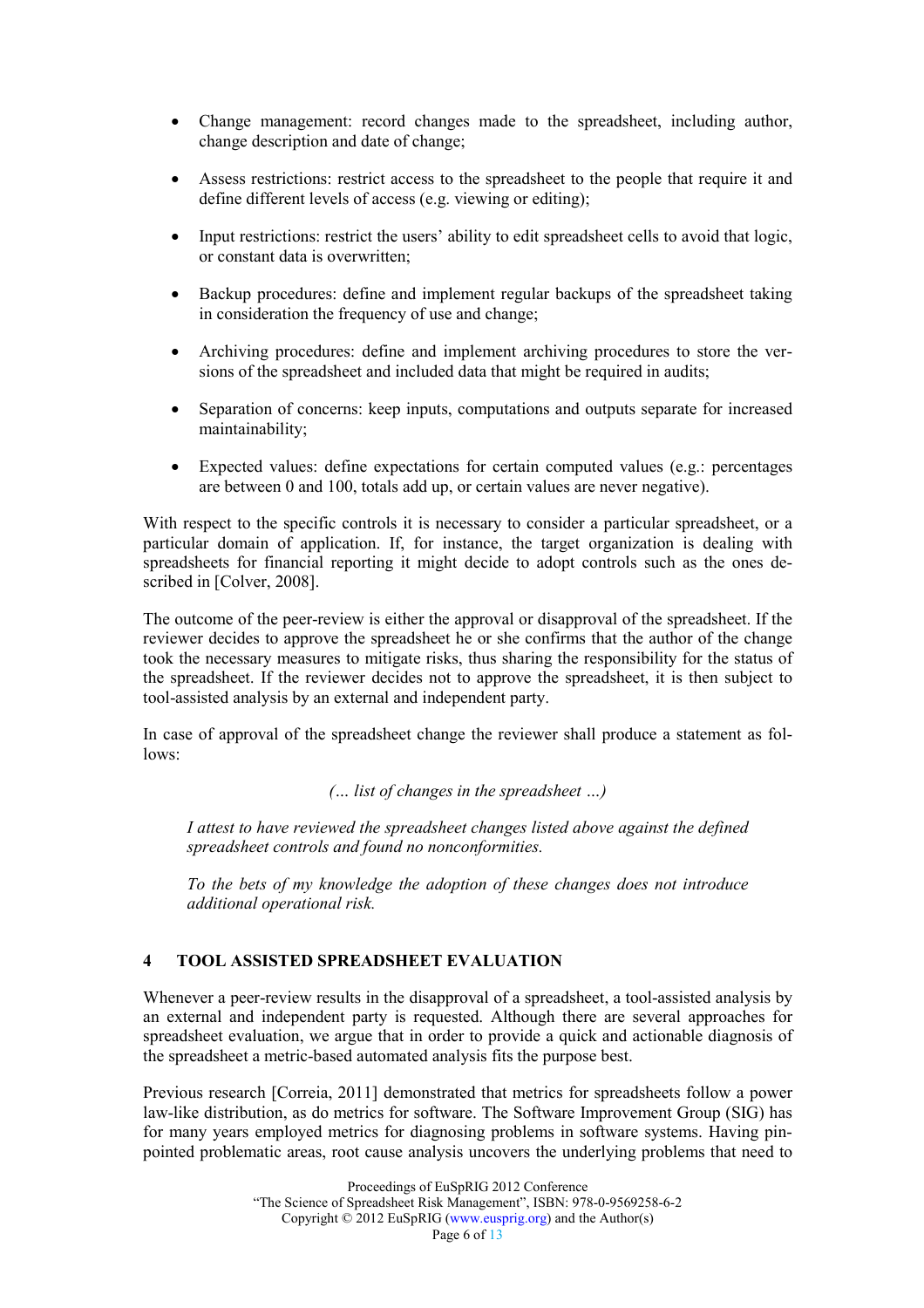be addressed to minimize risks of failure. It is only when the underlying problems are identified that actionable recommendations can be provided. This is to say that blind optimization of bad metrics scores, although very actionable, has less added value to the target organization. We argue that the same approach is applicable to spreadsheets. In fact, we have applied this approach with success to three large spreadsheets of SIG's customers.

Spreadsheet metrics allow the identification and quantification of the magnitude of several bad-practices in spreadsheet development (e.g. long formulas and constants used in formulas). Measures for size can be expressed in number of cells, columns, rows, sheets, formulas, unique formulas and data elements. Other metrics exist also for coupling between formulas and the referenced cells, number of inconsistent cells (either because there is data mixed with formulas, or different formulas mixed with each other, in the same rows or columns). Moreover, cell types and cell block orientation can also be detected through metrics. For example, by counting the number of formulas that are not referenced elsewhere in a spreadsheet one can know how many computation endpoints exist (outputs); by comparing the number of rows to the number of columns in a sheet or cell block one can understand what is its special orientation. More examples of metrics and their use can be found in [Correia, 2011].

As with the peer-review, there are two possible outcomes from the tool-assisted analysis, either the change is approved, or not. If the change is approved, then it is ready for use again. Otherwise, depending on the degree of the problems the external evaluator might recommend the restructuring or the redevelopment of the spreadsheet. In this case, the evaluation report should enumerate all the issues found. If the recommendation is that the spreadsheet is restructured and re-evaluated, then the evaluation report should also enumerate the areas of the spreadsheet that need to be improved. If the recommendation is that the spreadsheet is redeveloped, the evaluation report should explain why is it that the actual structure of the spreadsheet inhibiting the necessary change and how could it be restructured in such a way that it caters for the change while not degrading the quality of the spreadsheet. After the redevelopment, the new spreadsheet is added to the inventory which triggers the procedure for new additions already explained in Section 3.

#### 5 RELATION TO SARBANES-OXLEY ACT

The Sarbanes-Oxley act (SOX) [U.S. Government, 2002] defines enhanced controls for auditability and accountability in financial reports. This also includes controls over end-usercomputing platforms such as spreadsheets. Section 404 of SOX defines requirements for increasing auditability and traceability of financial reporting, including the spreadsheets that are used in the processes. Internal controls for completeness and correction are a big part of such requirements. Furthermore, the companies are required to present evidence of both self conducted assessments and external audits on the adequacy and effectiveness of their internal controls over financial reporting. Although our objective is not to discuss SOX's Section 404 in detail, because others have already done that to great extent [Panko, 2005], let us discuss some relevant contact points between the recommendations of Section 404 and the approach for spreadsheet governance presented in this paper.

Responsibility for internal controls – According to SOX, the responsibility for the effective implementation of internal controls is shared among all executives of an organization and is typically lead by the CFO. However, the executives do not even see all the critical spreadsheets in their departments. Therefore, it stands to reason that more people are involved in the process of implementing and operating the internal controls. Our approach caters for both the attribution of responsibility to executives, as stated in SOX, and for the involvement of the people that develop and operate the spreadsheets on a regular base. On the one hand, the executives are responsible for implementing the SCRs, they have the budget and the power to enforce it. On the other hand, the people that know the spreadsheets best have a key role in the

Proceedings of EuSpRIG 2012 Conference

"The Science of Spreadsheet Risk Management", ISBN: 978-0-9569258-6-2 Copyright © 2012 EuSpRIG (www.eusprig.org) and the Author(s)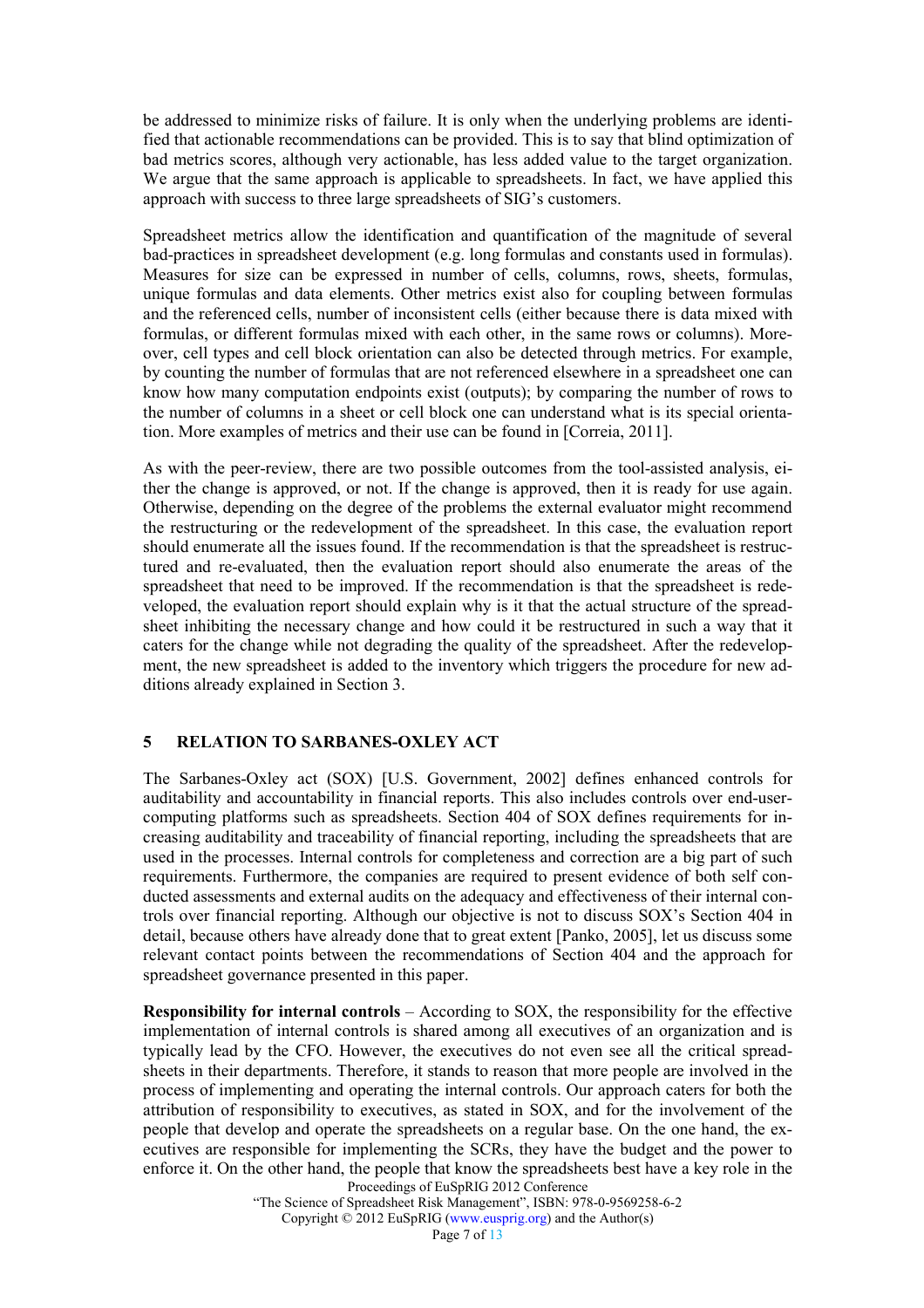reviewing process, as they are asked to either approve a spreadsheet sharing the responsibility for its quality, or to require an external evaluation.

External evaluators/auditors – SOX requires both internal and external audits of critical spreadsheets. Although the approach proposed here is not a full-blown audit, there is the option for having spreadsheets evaluated by an external and independent party. We propose that such evaluation can be supported with automated measurements of spreadsheets. However, other approaches exist, for instance having the spreadsheet rebuilt by a specialized professional according to some standard methodology and compare the outcomes.

Spreadsheet inventory – One of the first measures required by SOX is the creation of an inventory of spreadsheets that are relevant for the financial reporting processes. Also all the spreadsheets found should be classified according to their role and criticality. In the setup phase, we propose to create such an inventory, only not restricted to financial reporting spreadsheets. All business critical spreadsheets should be added to the inventory and classified. Following the classification, an adequate set of controls is defined for each spreadsheet.

Detective controls should be embedded in the spreadsheets – The purpose of detective controls is to detect problems as they are introduced. Oursetup phase meets this need by defining, together with the target organization, the appropriate controls for each critical spreadsheet.

Preventive and corrective controls – Preventive controls attempt to avoid problems from happening in the first place. Whereas, corrective controls are meant as a remediation to an existing problem. Our approach implements preventive controls in the setup phase, where each critical spreadsheet is reviewed in light of its purpose withina business process. The same controls then become corrective when used post-mortem during the execution phase.

Internal audit committees – SOX requires organizations to create internal audit committees that are independent from senior management. This recommendation is not directly addressed in the SCR approach. However, the people that are involved in the actual reviewing process will acquire knowledge and skills that will make them good candidates for such a committee.

Record provisions– Another requirement from SOX is that companies keep records of all elements involved in their financial reporting, allowing auditors to trace back decisions to the time they were made. One of the generic controls we propose is a backup plan for keeping track of different versions of each critical spreadsheet. One way to embed the record provisions recommendation is to schedule specific backup procedures that are synchronized with the financial reporting cycles. This way, the spreadsheets used for the creation of financial reports, including the actual data, can be backed up and retrieved when needed.

#### 6 RELATED WORK

There are several contacts points between the method proposed in this paper and the literature on spreadsheet regulations, governance, controls, analysis, tooling, etc. We identify two tracks of literature as the most relevant to discuss here: 1) Organizational approaches to spreadsheet governance; 2) Risk control elements that integrate cleanly in the method we propose.

From the literature on organizational approaches to spreadsheet governance, we discuss the approaches of [Chambers, 2008] [Lemon, 2010]. In both cases the authors identify spreadsheet risk mitigation as their main goal, but Chambers goes one step further in pointing out that the solution should not hinder the productivity of spreadsheet users. We share the same vision of controlling spreadsheet risks while maintaining high productivity. Table 1 compares the different practical solutions to spreadsheet governance proposed in this paper and by Chambers and Lemon. The most relevant differences are in the fact that in the SCR most items have to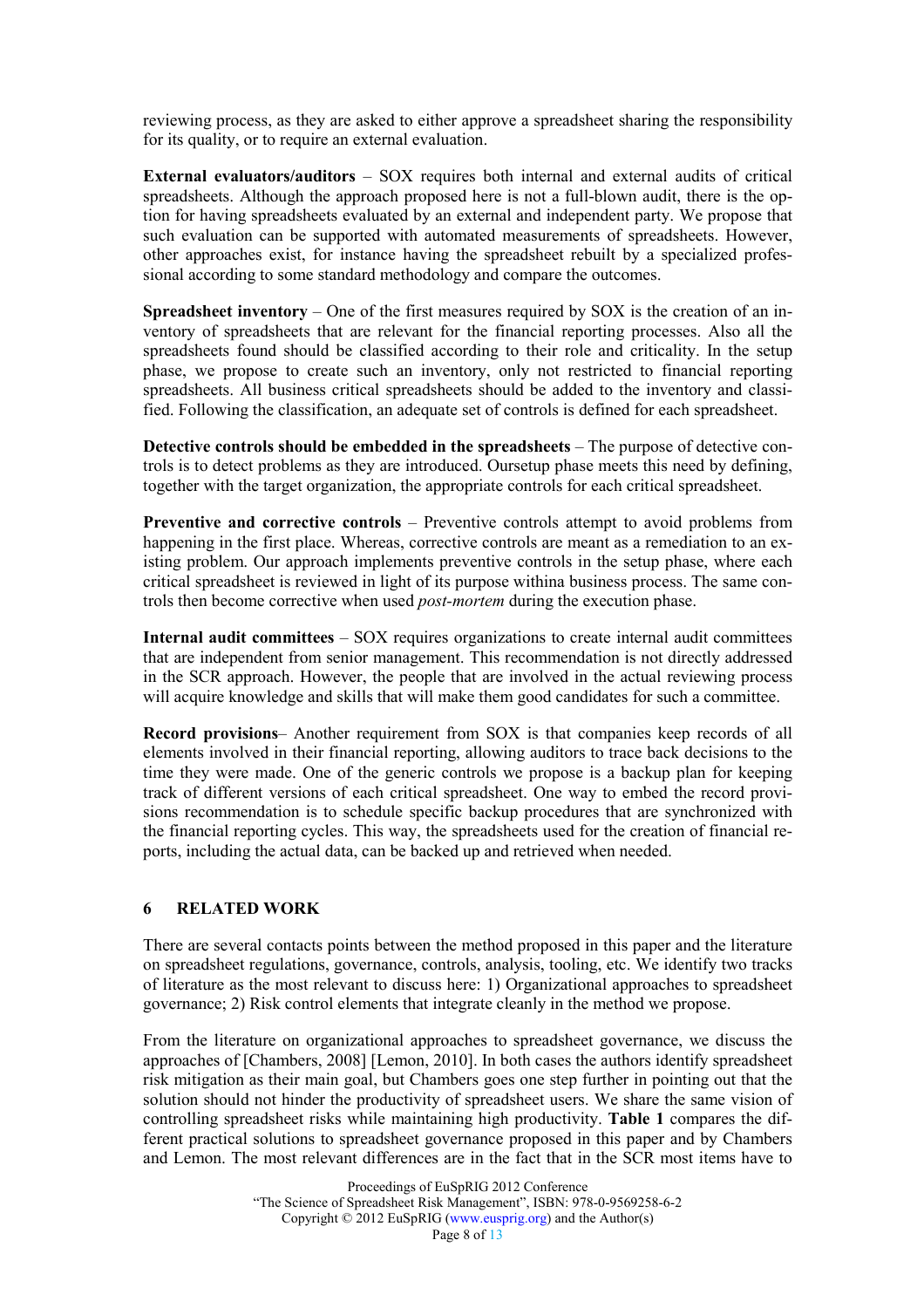be agreed upon with the target organization to achieve the best balance between control, flexibility, productivity and user experience. In contrast, both Chambers and Lemon enumerate specific elements that were employed in their case studies. We find the specific items enumerated in the two papers to be quite relevant. However in order for the governance approach to be useful to, and sustainable at, an organization there must be a full commitment from the relevant people in that organization. By discussing and jointly agreeing on what are the specific elements to put in place we expect to achieve a greater commitment than what would be possible by independently defining those elements. One important issue raised in [Chambers, 2008] is the difficulty in aligning departmental initiatives with organization-wide aspects. We address this issue by providing the same organization-wide framework for spreadsheet governance while giving different departments (or even groups within departments) the freedom to define what is the appropriate level of control for them. Another relevant issue they raise is spreadsheet ownership, which we also cater for by addressing management responsibility hand-in-hand with the distributed ownership of spreadsheets.

Other approaches for spreadsheet risk mitigation exist and we selected one of those to exemplify some of the issues we intentionally avoided when designing SCR. We found the approach of [Jafry, 2006] to be technically advanced and sound. They propose an enterprise solution that "hides" the spreadsheets from the users, leaving the manipulation of the spreadsheets to a restrict group of "super users". Normal users would access the spreadsheets indirectly via a web platform. We find this approach to be too intrusive for an organization because it requires a significant amount of infrastructure to be put in place. Furthermore, it imposes a specific workflow for the entire enterprise, whereas our understanding of today's organizations clearly indicates that different departments or groups of users make very different use of spreadsheets. Furthermore, we believe that spreadsheet users are not inclined to "giveup" their spreadsheet platform (e.g. Excel) in exchange for a more restricted platform.

Regarding risk control elements that can be integrated into the SCRs we identified literature covering creation and management of spreadsheet inventories [Perry, 2008], spreadsheet reviews [Coster, 2011] [Murphy, 2006] [O'Beirne, 2010] and detection of spreadsheet changes (also known as diffing) [Hunt, 2009] [Nash, 2003].

Creating an inventory of spreadsheets is one of the first steps (if not the first) to be taken if one wants to introduce any level of governance. However, creating and maintaining such inventory can be quite a daunting task for large organizations. Perry, in [Perry, 2008], proposes an automated approach to discovery, inventory and risk assessment of spreadsheets. The problem is that manually finding all the spreadsheets within an organization is difficult, but even more difficult is to keep track of all the changes to the found spreadsheets. It is here that specific tooling for crawling network devices and indexing spreadsheets can be of use.

Although spreadsheet analysis tool have came a long way, manual review is still considered a critical control element [Coster, 2011]. Effective spreadsheet reviews need to be well structured in order to guide the reviewer through all the important aspects. We agree with the spreadsheet review stages proposed by Murphy [Murphy, 2006]. We consider that the initial stages of *review scope clarification* and *context understanding* to be fundamental in the SCRs. Otherwise the reviewing task can easily become a daunting task and reviewers' performance will deteriorate. Murphy also advocates the use of spreadsheet metrics to provide the reviewer with a sense of what to expect from a given spreadsheet. The SCRs includes spreadsheet metrics in the tool-assisted analysis, but does not exclude the possibility that the reviewers put in place measurement systems to help them in the peer-reviewing process. Finally, O'Beirne [O'Beirne, 2010] includes reviews in the "Top Ten spreadsheet questions" spreadsheet owners should provide answers to if they want to achieve quality and robustness.

Proceedings of EuSpRIG 2012 Conference Since most of the reviewing work will be done on spreadsheets that change, it is paramount to the success of the method that these changes can be easily isolated for review. To this end,

"The Science of Spreadsheet Risk Management", ISBN: 978-0-9569258-6-2

Copyright © 2012 EuSpRIG (www.eusprig.org) and the Author(s)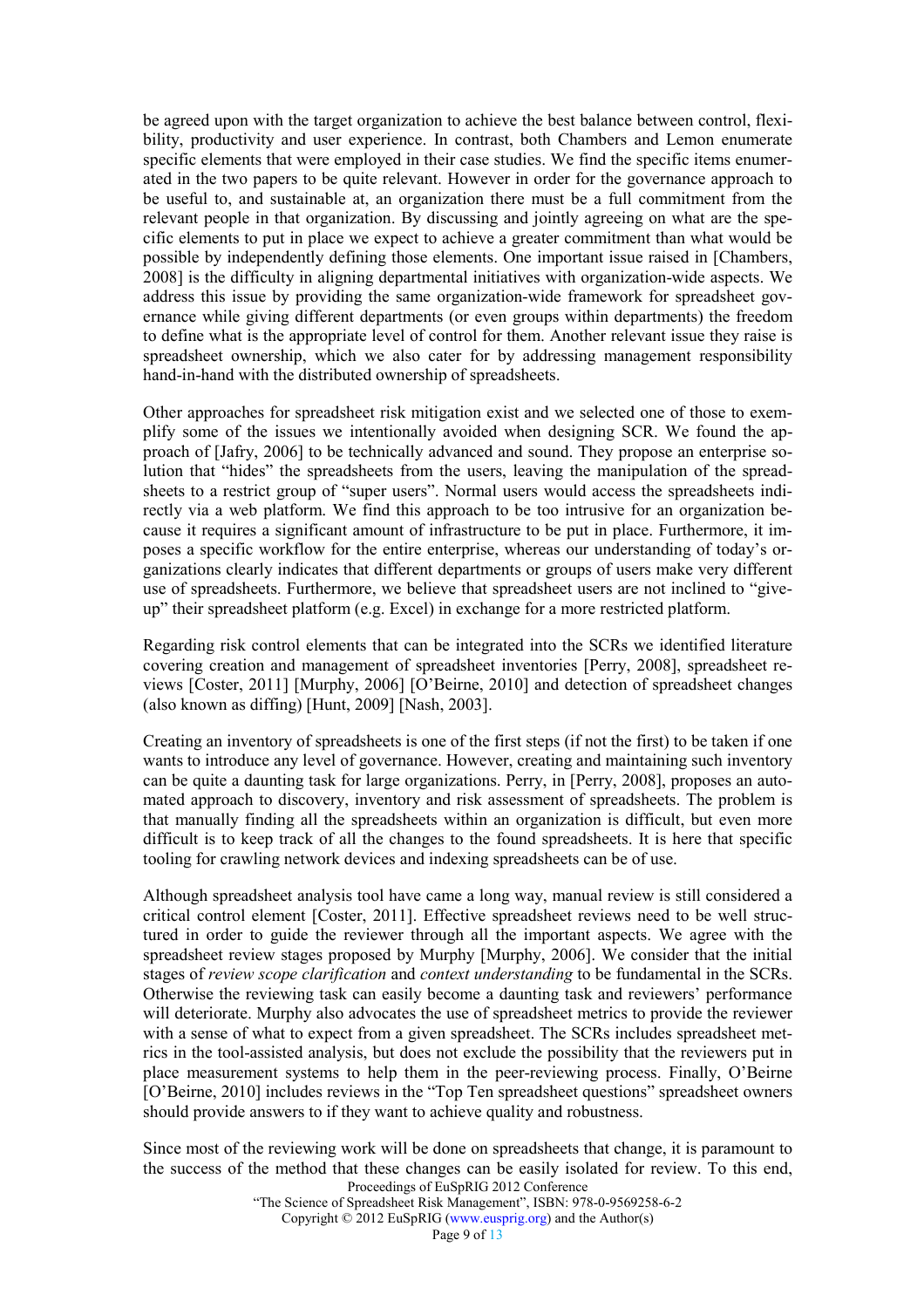several approaches have been proposed from which we highlight the ones we consider more promising: DiffXL [Hunt, 2009] and SSScan [Nash, 2003]. The key features of DiffXL are the ability of prioritizing changes based on the risk they introduce and background monitoring of spreadsheets coupled with an alert system. The key features of SSScan are portability across operating systems and the creation of a complete audit trail containing change, timestamp and author. This enables the reviewer to reconstruct the spreadsheet at any given point in time and to replay the changes in order.

### 7 LIMITATIONS OF THE SPREADSHEET CHANGE REVIEWS METHOD

Although the SCRs method has not yet been implemented in its entirety, some limitations have already been identified. Such limitations pertain to budgeting, time pressure, change granularity and flexibility issues.

In order to implement the spreadsheet peer-reviews the target organization must allocate budget for the reviewers. Reviewers need to spend time in training, reviewing, and discussing the outcomes of reviews where new risks have been identified. The lack of resources to allocate for reviews is of course an important limitation to the applicability of the SCRs.

Spreadsheets provide great flexibility in use and adaptation. This accustoms users to adapt their spreadsheets on the fly while using them in operational processes. Implementing the SCRs implies that whenever a structural change is made to an important spreadsheet a peerreview process needs to be carried out before the spreadsheet can be further used. In addition to the peer-review process, whenever new risks are identified, an independent party conducts a tool-assisted evaluation. Although the peer-review process can be much faster than the toolassisted evaluation, both are time consuming and can block operations from proceeding.

The definition of structural change and the granularity at which it is assessed must be shared by all involved parties, otherwise peer-reviews might be requested for too small changes or, on the other hand, some structural changes might go by without being reviewed.

One of the key aspects of the SCRs is the full flexibility given to the target organization in the selection of the spreadsheet controls to be implemented. This attempts to not over-constrain the spreadsheet users while increasing their commitment to quality assurance. On the one hand, when too few controls are selected a false sense of security is gained. On the other hand, too many controls may lead users to bypass the quality assurance steps of the SCRs.

#### 8 CONCLUSIONS

We have presented a pragmatic method for spreadsheet risk management in large organizations. We highlight a number of contributions:

- Our method addresses a number of issues raised by the Sarbanes-Oxley act and can therefore help to achieve compliance with governance requirements.
- Our method makes use of the learning capacity of organizations and allows gradual adoption, because it relies on peer-review for the bulk of spreadsheets in use and reserves more involved tool-based evaluation for a selection of critical spreadsheets.
- Our method avoids imposing excessive restrictions on spreadsheet users, which would make organizations less effective by making advantages of spreadsheets inaccessible.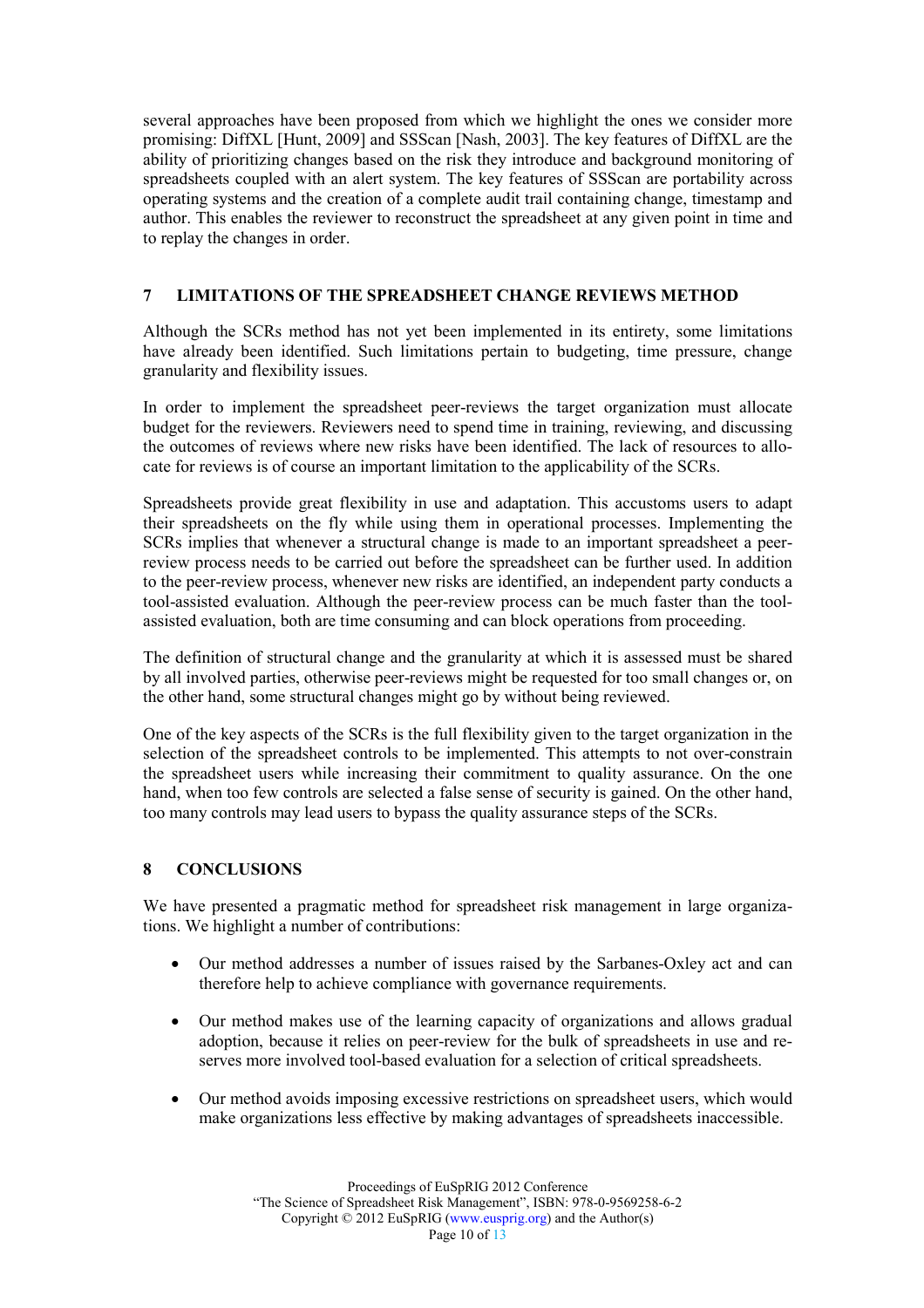The method was conceived based on our experiences with tool-based analysis of corporate spreadsheets. We envision that the method will evolve further with use. Some future work items include:

- Validate the method by applying it in a realistic setting.
- Further refinement of peer-reviewing checklists. In particular, we expect a number of specific controls to be designed in organization-specific contexts that can then be generalized for common use.
- Standardization of the evaluation process and reporting format in case of tool-assisted evaluation. We have already achieved in reasonable level of standardization in the course of the various analyses carried out so far, but further standardization is likely to be achievable.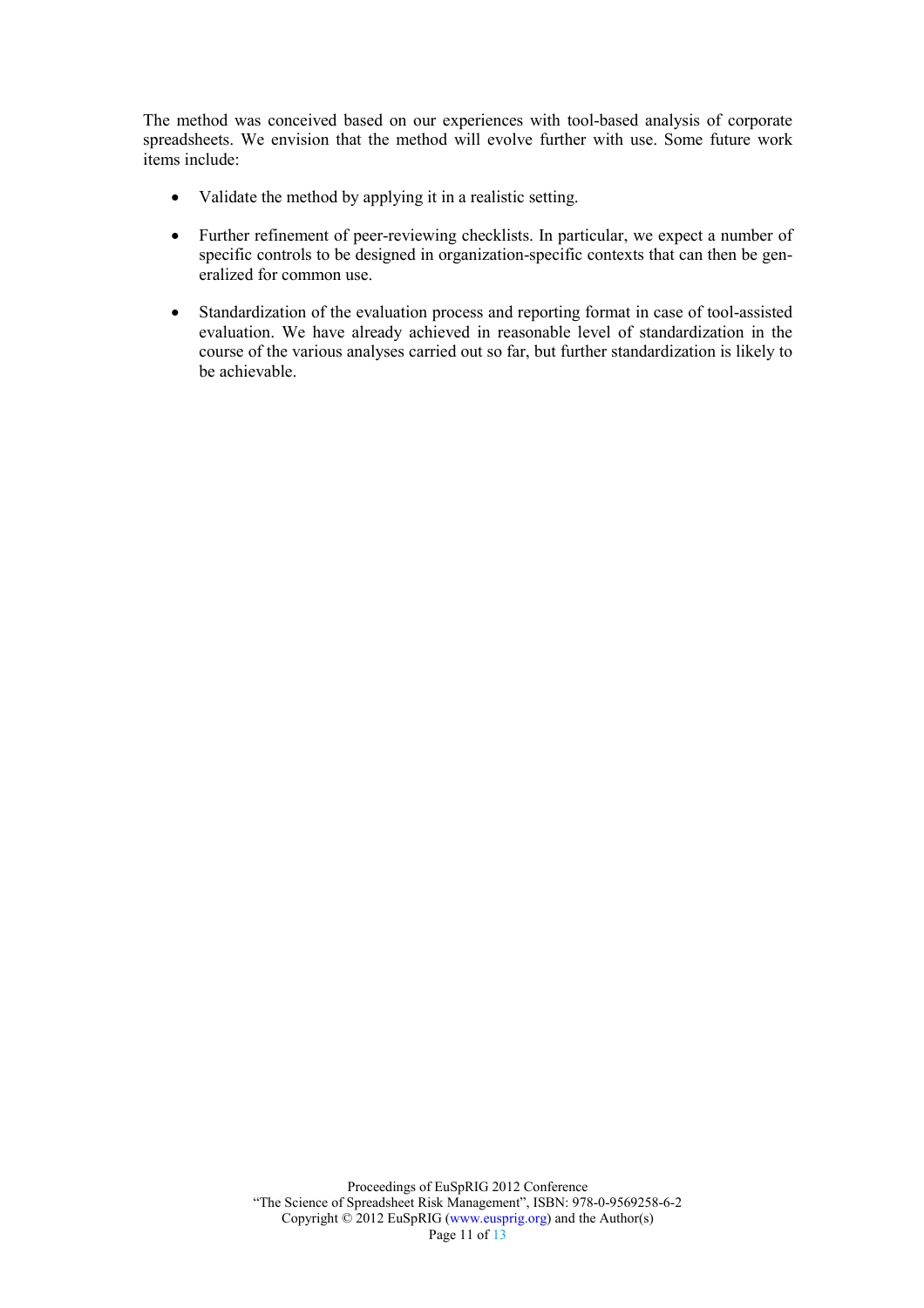| <b>Element</b>                                | <b>SCR</b> (this paper)                                                                                                                                                                           | <b>EUC Control</b><br><b>Framework [Lemon,</b><br>2010]                                                                                       | <b>Controlling End User</b><br><b>Computing Applica-</b><br>tions [Chambers,<br>2008]                                                   |
|-----------------------------------------------|---------------------------------------------------------------------------------------------------------------------------------------------------------------------------------------------------|-----------------------------------------------------------------------------------------------------------------------------------------------|-----------------------------------------------------------------------------------------------------------------------------------------|
| Inventory &<br><b>Classification</b>          | Covered                                                                                                                                                                                           | Just inventory                                                                                                                                | Covered                                                                                                                                 |
| <b>Spreadsheet</b><br>design rules            | Covered<br>(specific items agreed<br>upon with the target or-<br>ganization)                                                                                                                      | Documentation<br>Calculation visibility<br>Labelling<br>Separation of inputs,<br>calculations and outputs<br>Cell locking                     | Not covered/explicit                                                                                                                    |
| <b>Controls</b>                               | Covered<br>(specific items agreed<br>upon with the target or-<br>ganization)                                                                                                                      | Input, calculation and<br>output checking<br>Change management<br>File access protection<br>Archiving                                         | Version control<br>Change control<br>Access control<br><b>Business recovery</b><br>Documentation<br>Testing<br>Tool access restrictions |
| <b>Spreadsheet</b><br><b>Review</b>           | Specific items agreed<br>upon with the target or-<br>ganization<br>Triggered by users or<br>automated change detec-<br>tion process<br>Explicit possible out-<br>comes and follow-up ac-<br>tions | Design<br>Integrity<br>Control requirements<br>Triggered by automated<br>change detection process                                             | Not covered/explicit                                                                                                                    |
| <b>Remediation &amp;</b><br><b>Transition</b> | Not covered                                                                                                                                                                                       | Covered                                                                                                                                       | Not covered/explicit                                                                                                                    |
| Training &<br><b>Awareness</b>                | Awareness of spreadsheet<br>errors and risks<br>Training on how to em-<br>ploy the method                                                                                                         | Awareness of spread-<br>sheet errors and risks<br>Training on control<br>requirements                                                         | Awareness of spreadsheet<br>errors and risks<br>Training on control re-<br>quirements<br><b>Excel training</b>                          |
| Governance &<br><b>Sustainability</b>         | Not explicit, but pro-<br>moted by the lightweight<br>nature of the method, and<br>the inclusion of the target<br>organization in selection<br>design, rules, controls,<br>etc.                   | Study and deployment of<br>most appropriate tech-<br>niques to support the<br>method (e.g. inventory<br>management, enabling<br>technologies) | Not covered/explicit                                                                                                                    |
| <b>Enabling tech-</b><br>nologies             | Tool based analysis<br>Diffing tool<br>Other tools that the or-<br>ganization finds relevant<br>to employ                                                                                         | ClusterSeven Enterprise<br>Spreadsheet Manager                                                                                                | Not covered/explicit                                                                                                                    |
| <b>Metrics</b>                                | Spreadsheet specific<br>metrics used in tool based<br>analysis (e.g. formula<br>coupling)                                                                                                         | Not covered/explicit                                                                                                                          | Operations specific met-<br>rics (e.g. number of criti-<br>cal end-user applications)                                                   |

## Table 1: Comparison of organizational spreadsheet governance elements

Proceedings of EuSpRIG 2012 Conference "The Science of Spreadsheet Risk Management", ISBN: 978-0-9569258-6-2 Copyright © 2012 EuSpRIG (www.eusprig.org) and the Author(s) Page 12 of 13